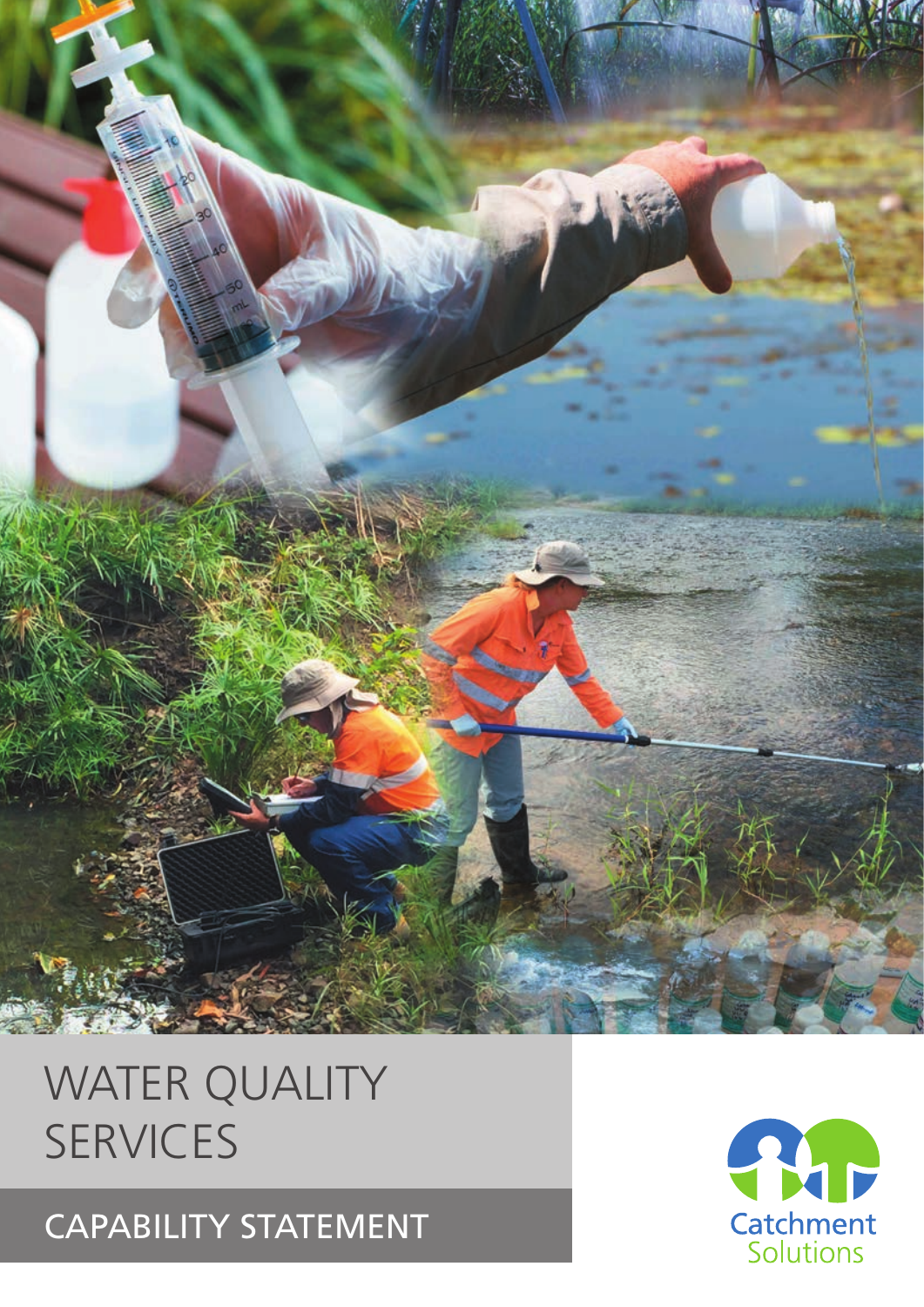## Water Quality **Services**

## ABOUT CATCHMENT SOLUTIONS

Catchment Solutions is a Queensland based service provider, offering a range of specialised environmental services that combine technical expertise, innovation and collaboration to meet our client's needs. Working closely with business and government across diverse industries, we provide tailored solutions for strategic environmental and commercial outcomes.

## **Our core capabilities are:**

- **• Water Quality Services**
- **• Fisheries and Aquatic Ecosystems Specialists**
- **• Agriculture Innovation and Support**
- **• Ecosystem Rehabilitation and Repair**
- **• Environmental Planning and Approvals**

## WATER QUALITY

Catchment Solutions offers a range of services covering onground water quality improvement activities, water quality monitoring and interpretation, research design and assessments. In addition, we also offer design and coordination of water quality management programs.

The team has specialist skills in regional-scale water quality impact monitoring and assessments, coordinating data provision, and integration of major programs. They are recognised leaders in the development of new knowledge and data to inform management actions and improve monitoring and program practice and design.

Catchment Solutions has been involved in the design and implementation of water quality improvement plans for more than a decade, receiving widespread recognition for ecosystem health improvement work. The Mackay Whitsunday Water Quality Improvement Plan 2008 was a finalist in the Eureka Awards and the lessons from these water quality planning experiences now extend to other regions.

The Catchment Solutions water quality team has a deep and comprehensive understanding of the relationships between water quality and ecosystem health. The team understands the importance of engaging the community and multiple interest groups, including government and industry, to work out solutions that are both practical and sustainable. Catchment Solutions has established strong relationships at every level and takes an approach that considers all stakeholders, engaging them where relevant in the water improvement process.

Our work spans plot, paddock, sub-catchment and catchment scale programs, and our team are recognised leaders in the production of systems and procedures to guide management actions based on water quality monitoring and assessment programs.

Catchment Solutions designs and delivers complex multi-facet projects across diverse platforms, including sustainable agriculture, healthy waterways, catchment management within all sections of industry.



*Rainfall simulator in cane paddock*



*Water quality sample preparation*



*Water sampling in Sandy Creek, Mackay*



*Rainfall simulator in Sandy Creek catchment*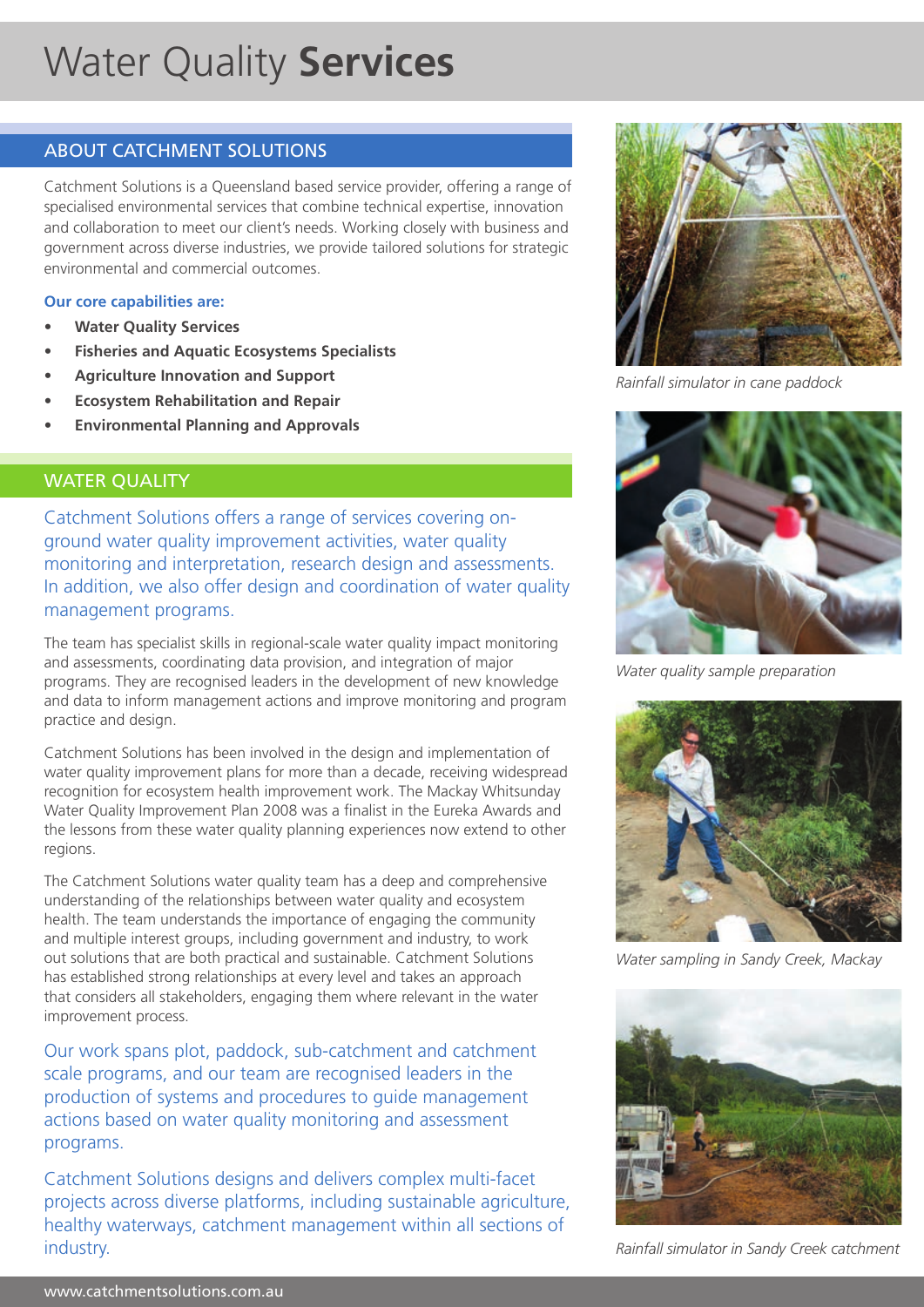

## PRODUCTS & **SERVICES**

## **STRATEGIC AND PLANNING**

- Development of Water Management Plans (surface and groundwater)
- Receiving environment monitoring design plans

### **ON GROUND MONITORING**

With a focus on water quality, soil science and ecosystem health:

- Experimental design
- Installation and maintenance of monitoring equipment
- Rainfall simulation
- Data collection
- Data analysis and interpretation
- Scientific report writing
- Local knowledge of Central and North Queensland

#### **COORDINATION AND MANAGEMENT**

- Integration of complex data sets in practice
- Project management and reporting
- Training and workshop facilitation
- Science communication for general audiences knowledge transfer
- Stakeholder consultation

## **RAINFALL SIMULATION**

*Catchment Solutions offers a unique service as one of the region's only providers of skilled rainfall simulation data collection. Rainfall simulators allow for the simulation of created rain events of known properties (e.g. intensity and duration), providing an opportunity for increased control over the many variables that govern natural rainfall. By delivering rainfall when and where it is required, and under the specific conditions of interest, it provides accurate and cost-effective information in a fraction of the time required for studies that rely on natural rainfall.*



*Reading the pH in the Pioneer Valley waterways*